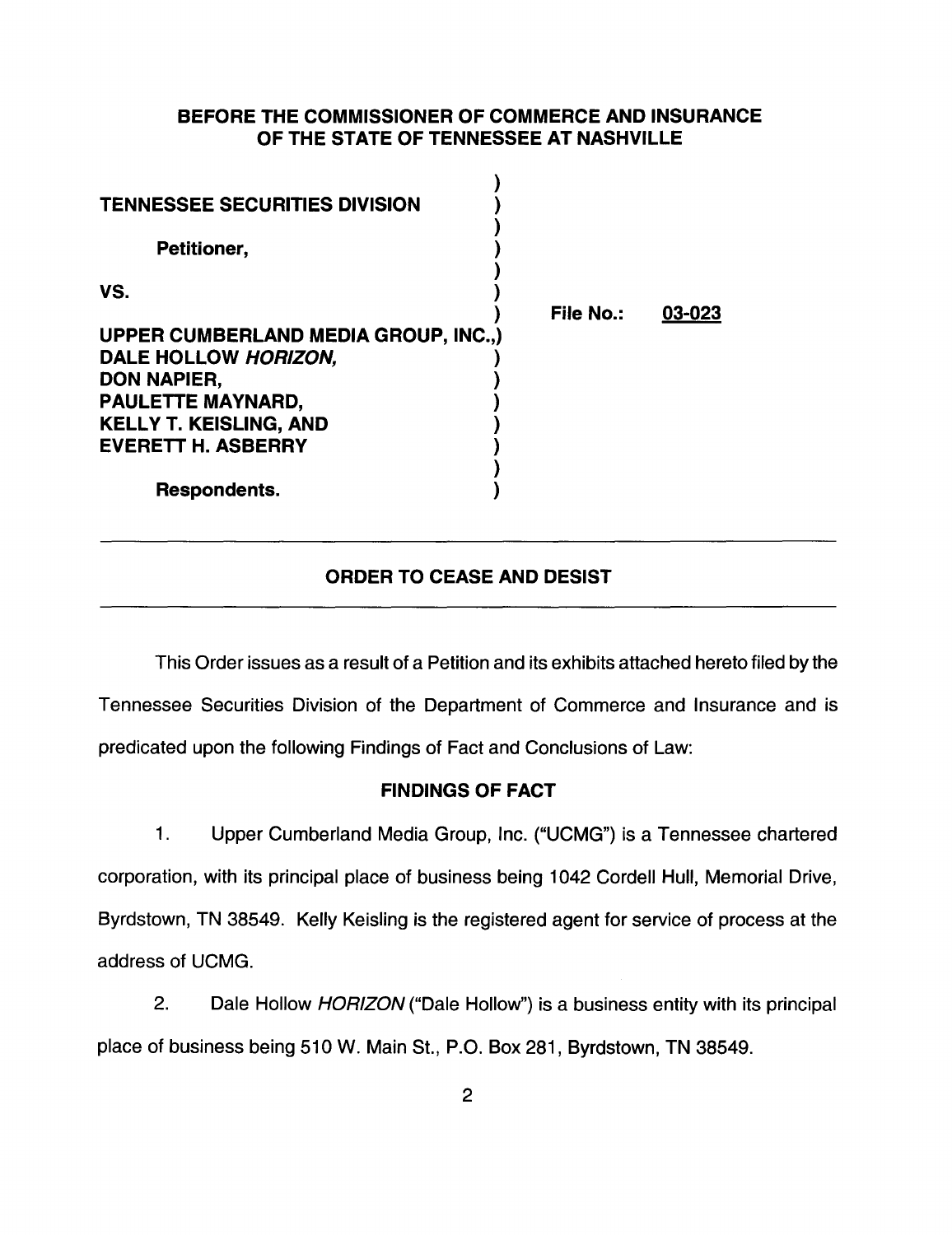3. Don Napier ("Napier'') is a natural person, believed to be an employee, agent, officer, director, owner or other affiliated person of UCMG, with his business address being c/o Upper Cumberland Media Group, Inc., 1042 Cordell Hull, Memorial Drive, Byrdstown, TN 38549.

4. Paulette Maynard ("Maynard") is a natural person, believed to be an employee, agent, officer, director, owner or other affiliated person of UCMG, with her business address being c/o Dale Hollow HORIZON, 510 W. Main St., Byrdstown, TN 38549.

5. Kelly T. Keisling ("Keisling") is a natural person, believed to be an employee, agent, officer, director, owner or other affiliated person of UCMG, with his business address being c/o Upper Cumberland Media Group, Inc., 1042 Cordell Hull, Memorial Drive, Byrdstown, TN 38549.

6. Everett H. Asberry ("Asberry'') is a natural person, believed to be an employee, agent, officer, director, owner or other affiliated person of UCMG, with his business address being 525 N. Main St., Byrdstown, TN 38549.

7. UCMG is currently offering and/ or selling securities from and/or in the state of Tennessee.

8. Dale Hollow is currently offering and/or selling securities from and/or in the state of Tennessee.

9. Napier is currently offering and/ or selling securities from and/or in the state of Tennessee.

10. Maynard is currently offering and/ or selling securities from and/or in the state of Tennessee.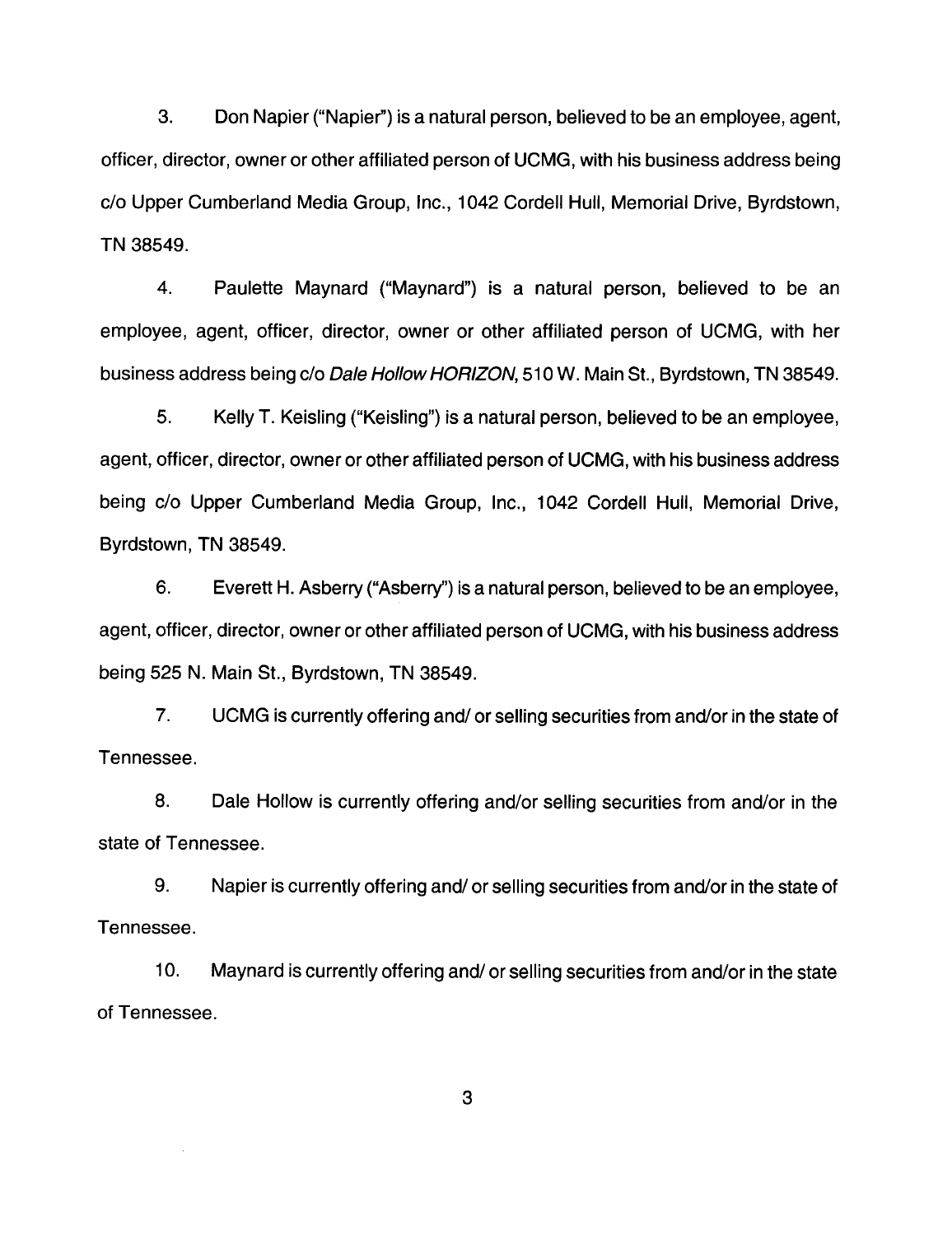11 . Keisling is currently offering and/ or selling securities from and/or in the state of Tennessee.

12. Asberry is currently offering and/ or selling securities from and/or in the state of Tennessee.

13. On or about July, 2003, it was brought to the attention of the Division that UCMG had been raising capital by putting on a series of infomercial type seminars. On July 21, 2003, Robert Heisse, an investigator with the Division of Securities, conducted a preliminary investigation regarding the matter. He learned that Don Napier was conducting the seminars on behalf of UCMG. Mr. Heisse further discovered that UCMG was chartered by the Tennessee Secretary of State on April 14, 2003. Keisling is listed as the registered agent for UCMG. The documents filed with the Secretary of State listed Asberry as an incorporator of UCMG.

14. On or about July 23, 2003, the Dale Hollow HORIZON, a local newspaper in Byrdstown, Tennessee, ran an advertisement for the sale of stock in UCMG. UCMG is the parent company of the Dale Hollow HORIZON. The advertisement states that UCMG is announcing "the availability of shares for purchase." The advertisement further provides that "[s]hares are still available at \$10 a share with 100 shares being the minimum amount to purchase." The advertisement also provides that "[s]hares will be available at this purchase price until August 20, 2003, at which time, shares will go up to \$12.50 a share with minimum remaining at 100." The advertisement provided that interested parties were to contact Paulette Maynard at the Dale Hollow HORIZON or stop by the editorial offices for additional information.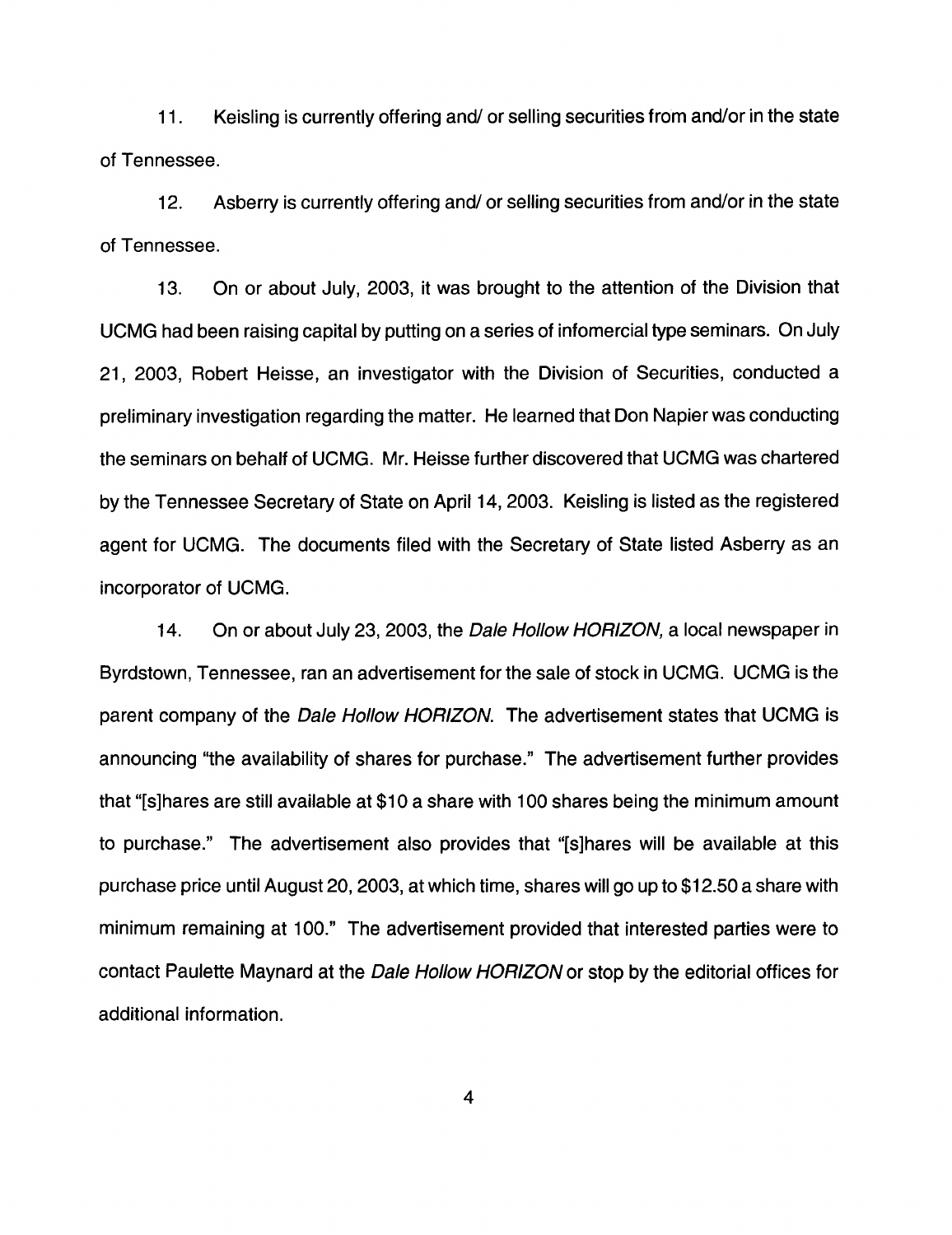15. UCMG is not currently, nor has the company ever been, registered as a broker-dealer, agent of a broker-dealer, or investment adviser with the Division pursuant to the Tennessee Securities Act of 1980, as amended. Moreover, UCMG has never registered a securities offering with the Division.

16. Dale Hollow is not currently, nor has the company ever been, registered as a broker-dealer, agent of a broker-dealer, or investment adviser with the Division pursuant to the Tennessee Securities Act of 1980, as amended.

17. Napier is not currently, nor has he ever been, registered as a broker-dealer, agent of a broker-dealer, or investment adviser with the Division pursuant to the Tennessee Securities Act of 1980, as amended.

18. Maynard is not currently, nor has she ever been, registered as a brokerdealer, agent of a broker-dealer, or investment adviser with the Division pursuant to the Tennessee Securities Act of 1980, as amended.

19. Keisling is not currently, nor has he ever been, registered as a broker-dealer, agent of a broker-dealer, or investment adviser with the Division pursuant to the Tennessee Securities Act of 1980, as amended.

20. Asberry is not currently, nor has he ever been, registered as a broker-dealer, agent of a broker-dealer, or investment adviser with the Division pursuant to the Tennessee Securities Act of 1980, as amended.

21. The Respondents are presently and will continue to offer and/or sell unregistered securities, without the proper registration, from or in the State of Tennessee. As result of this activity the public will suffer immediate and irreparable injury, loss or damage.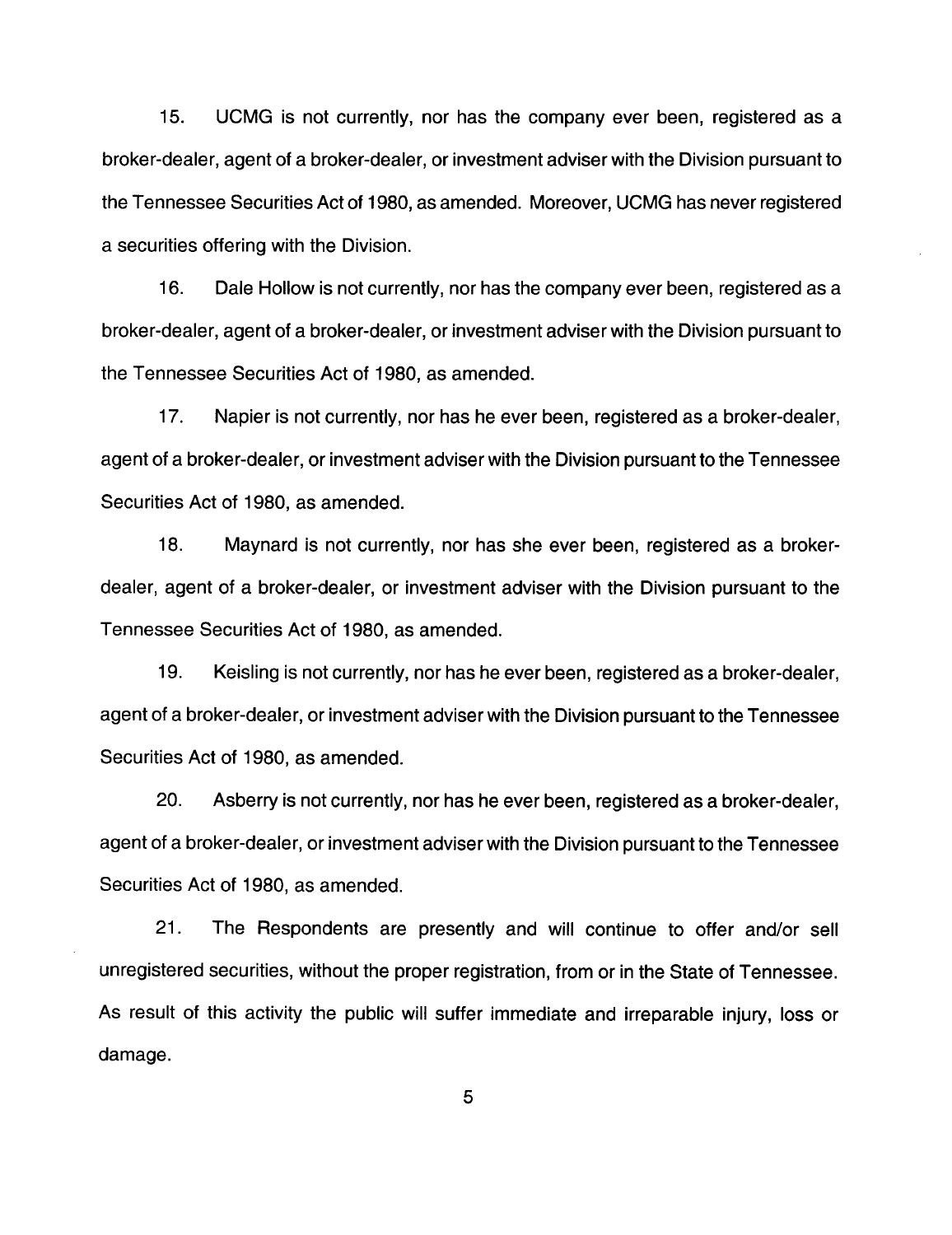22. The Respondents, in connection with the offer, sale and purchase of the security in this state, will continue to violate Tennessee Code Annotated§ 48-2-121(b) by stating that the shares of UCMG stock are registered or omitting to state that the shares of stock are unregistered with the State of Tennessee, Department of Commerce and Insurance, Division of Securities.

23. This Order is in the public interest and necessary for the protection of investors, and consistent with the purposes fairly intended by the Act.

#### **CONCLUSIONS OF LAW**

1. Tennessee Code Annotated §48-2-104 provides that it is unlawful for any person to sell any security in this state unless it is registered with the Division, qualified for an exemption pursuant to §48-2-103, or a covered security.

2. Tennessee Code Annotated§ 48-2-102 provides that a security includes stock.

3. Based upon the Findings of Fact and the Exhibits filed by the Petitioner, the Respondents have violated and are violating Tennessee Code Annotated §48-2-104 by offering, issuing, and/or selling unregistered securities to Tennessee residents.

4. Tennessee Code Annotated §48-2-102(3) provides that a "broker-dealer" means any person engaged in the business of effecting transactions in securities for the account of others, or any person engaged in the business of buying or selling securities issued by one (1) or more other persons for such person's own account and as part of a regular business rather than in connection with such person's investment activities.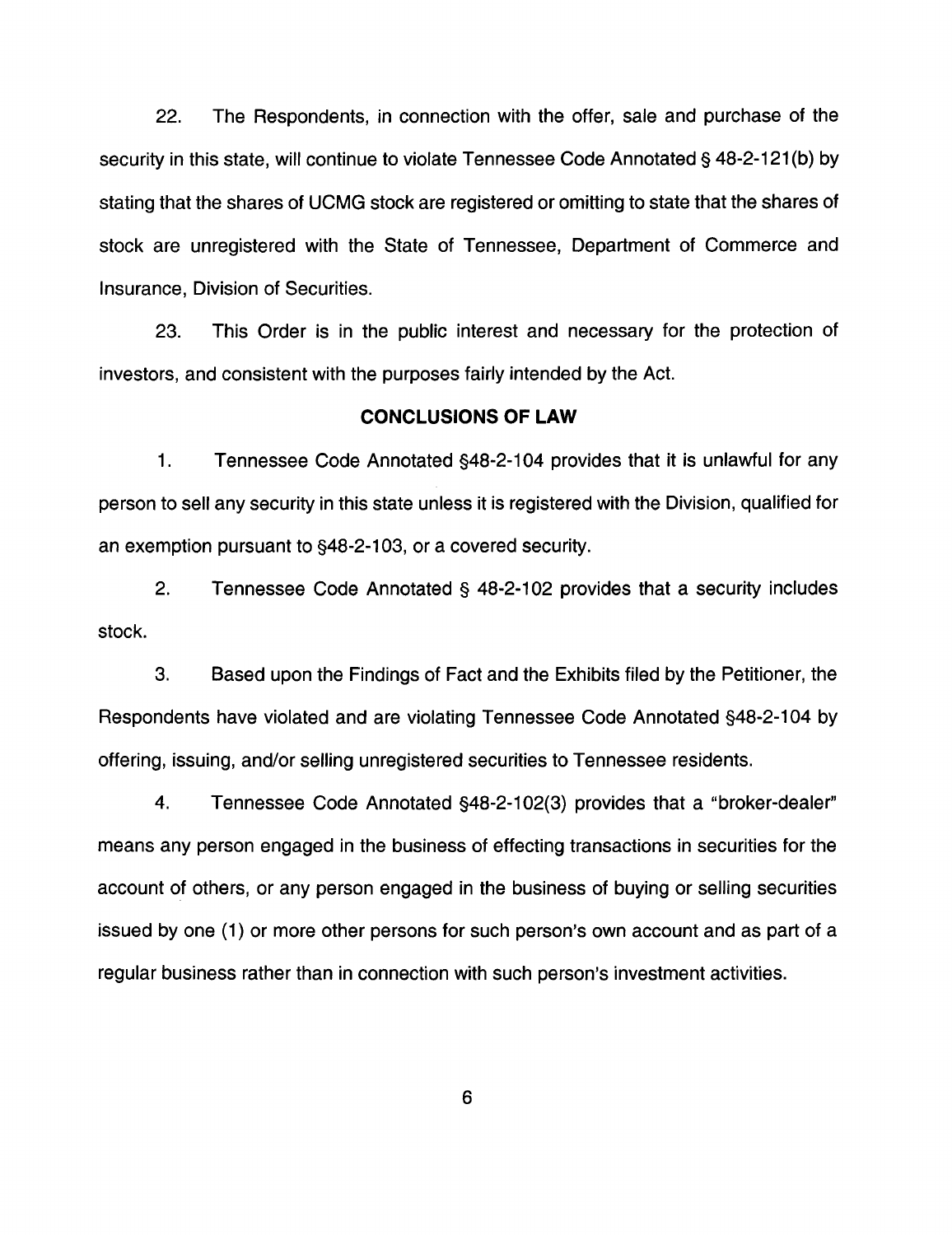5. Tennessee Code Annotated §48-2-1 02(2) provides that an "agent" means any individual, other than a broker-dealer, who represents a broker-dealer in effecting or attempting to effect purchases or sales of securities from or in this state.

6. Tennessee Code Annotated §48-2-109(a) provides that it is unlawful for any person to transact business from or in this state as a broker-dealer or agent unless such person is registered as a broker-dealer or agent under this part.

7. Tennessee Code Annotated §48-2-109(b) provides that it is unlawful for any broker-dealer to employ an agent to transact business as an agent unless the agent is registered under this part.

8. Based upon the Findings of Fact and the Exhibits filed by the Petitioner, Respondents, UCMG, Dale Hollow, Napier, Maynard, Keisling, and Asberry, have violated and are violating Tennessee Code Annotated §48-2-109(a) and (b) by acting as unregistered broker-dealers and/or employing unregistered agents to solicit Tennessee residents.

9. Based upon the Findings of Fact and the Exhibits filed by the Petitioner, Respondents, Dale Hollow, Napier, Maynard, Keisling, and Asberry have violated and are violating Tennessee Code Annotated §48-2-109(a) by acting as broker-dealers and/or unregistered agents of a broker-dealer from and in the State of Tennessee.

10. Tennessee Code Annotated§ 48-2-121 (b) provides that it is unlawful for any person, in connection with the offer, sale or purchase of any security in this state, directly or indirectly, to make any untrue statement of a material fact or omit to state a material fact necessary in order to make the statements made, in light of the circumstances under which they are made, not misleading.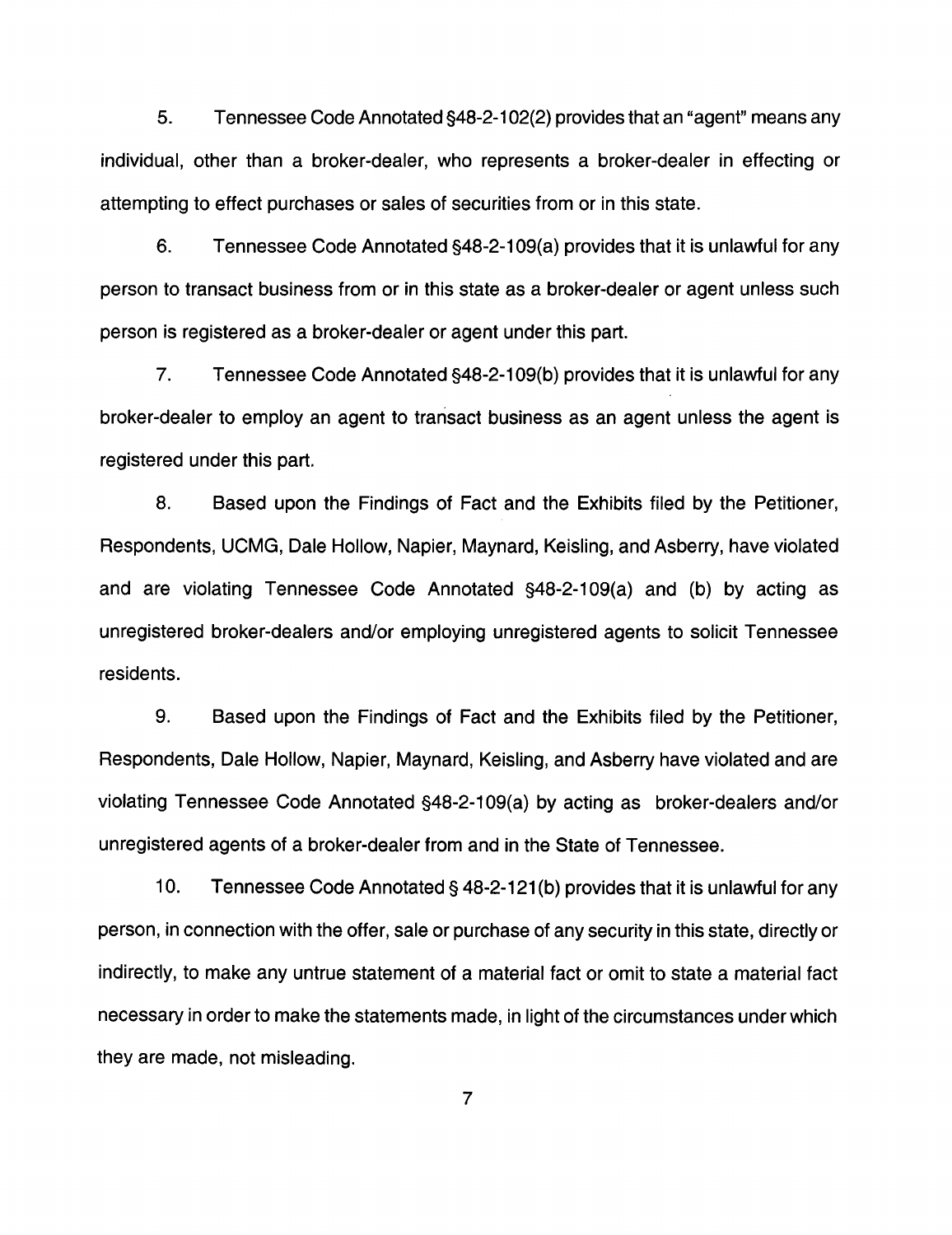11. Based upon the Findings of Fact, the Respondents have violated and are violating Tennessee Code Annotated § 48-2-121 (a) by stating that the shares of UCMG stock are registered or omitting to state that the shares of stock are unregistered with the State of Tennessee, Department of Commerce and Insurance, Division of Securities.

12. Tennessee Code Annotated §48-2-116 provides that the Commissioner may make, promulgate, amend, and rescind such Orders as are necessary to carry out the provisions of the Tennessee Securities Act of 1980, as amended, and that such Order is in the public interest, necessary for the protection of investors and consistent with the purposes fairly intended by the policy and provisions of the Act.

13. Tennessee Code Annotated §48-2-116(e)(2) states, in pertinent part, that no Order may be entered without: 1) prior notice to affected parties, unless the Commissioner determines that prior notice would not be in the public interest and would be detrimental to the protection of investors; 2) an opportunity for a hearing before the Commissioner; and 3) written Findings of Fact and Conclusions of Law.

14. Based upon the Findings of Fact, it would not be in the public interest and it would be detrimental to the protection of investors if prior notice of this Order were given to affected parties.

**NOW, THEREFORE,** in consideration of the foregoing, it is **ORDERED** that:

1. The Respondents, Upper Cumberland Media Group, Inc., Dale Hollow HORIZON, Don Napier, Paulette Maynard, Kelly T. Keisling, and Everett H. Asberry shall comply with the provisions of the Tennessee Securities Act of 1980, as amended.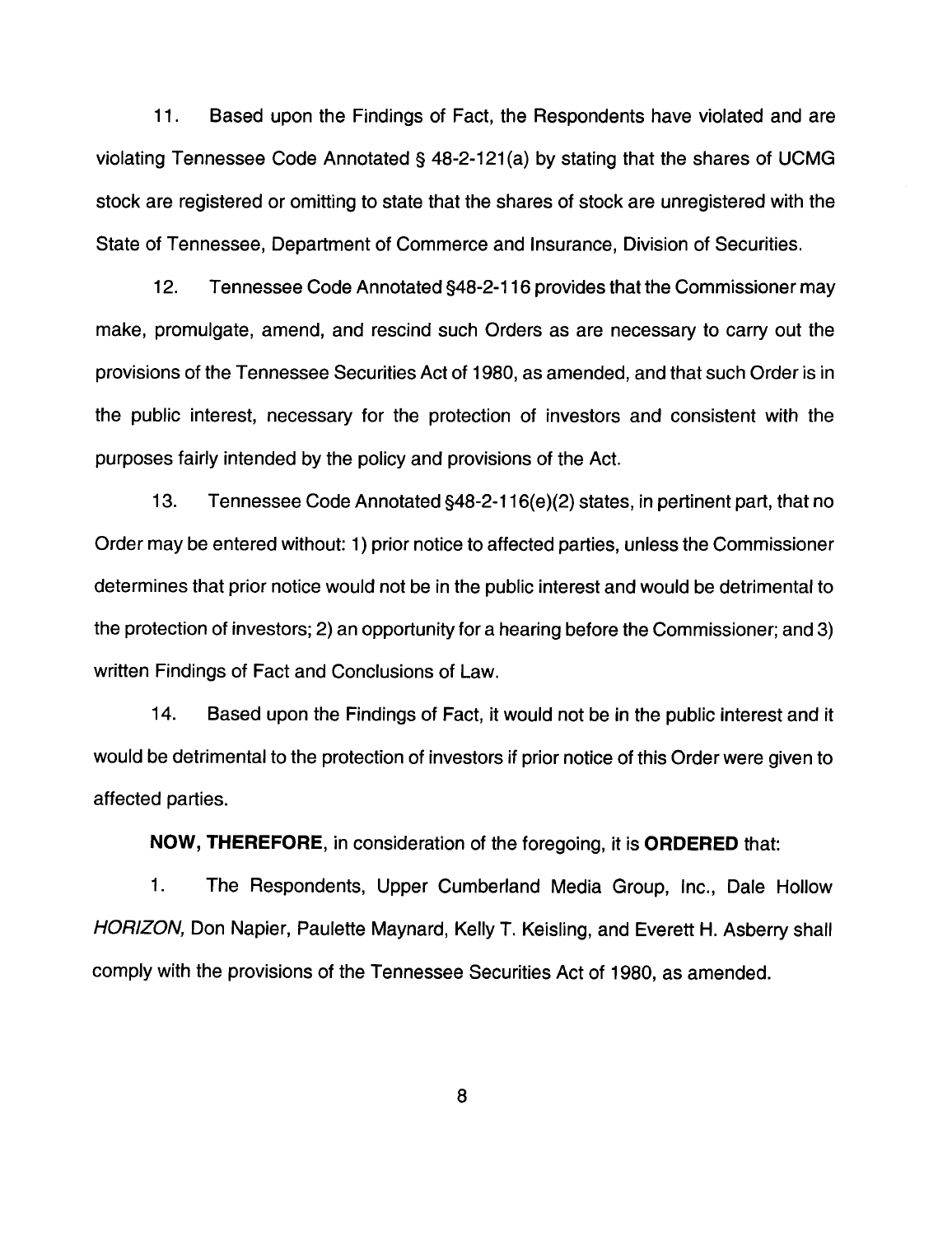2. The Respondents, Upper Cumberland Media Group, Inc., Dale Hollow HORIZON, Don Napier, Paulette Maynard, Kelly T. Keisling, and Everett H. Asberry, shall cease and desist in the further conduct as a broker-dealers from or in the State of Tennessee until such time as it is effectively registered with the Division to engage in such activity.

3. The Respondents, Dale Hollow HORIZON, Don Napier, Paulette Maynard, Kelly T. Keisling, and Everett H. Asberry, shall cease and desist in further conduct as agents of a broker-dealer from or in the State of Tennessee until such time each is effectively registered with the Division to engage in such activity.

4. All Respondents shall cease and desist the further offer and/or sale and/or issuance of unregistered securities from and in the State of Tennessee.

5. The Respondents shall cease and desist, from and in the State of Tennessee, in making any untrue statement of a material fact or omitting to state a material fact necessary in order to make the statements made, in light of the circumstances under which they are made, not misleading.

6. All persons in any way assisting, aiding, or helping any of the aforementioned Respondents in any of the aforementioned violations of the Tennessee Securities Act of 1980, as amended, Tennessee Code Annotated §§48-2-101 et seq. shall cease and desist from all such activities in violation of the Tennessee Securities Act of 1980, as amended.

This Order is not intended to prohibit any lawful conduct in which any of the Respondents might be engaged.

Entry of this Order shall not in any way restrict the Tennessee Securities Division or the Commissioner of Commerce and Insurance from taking further action with respect to